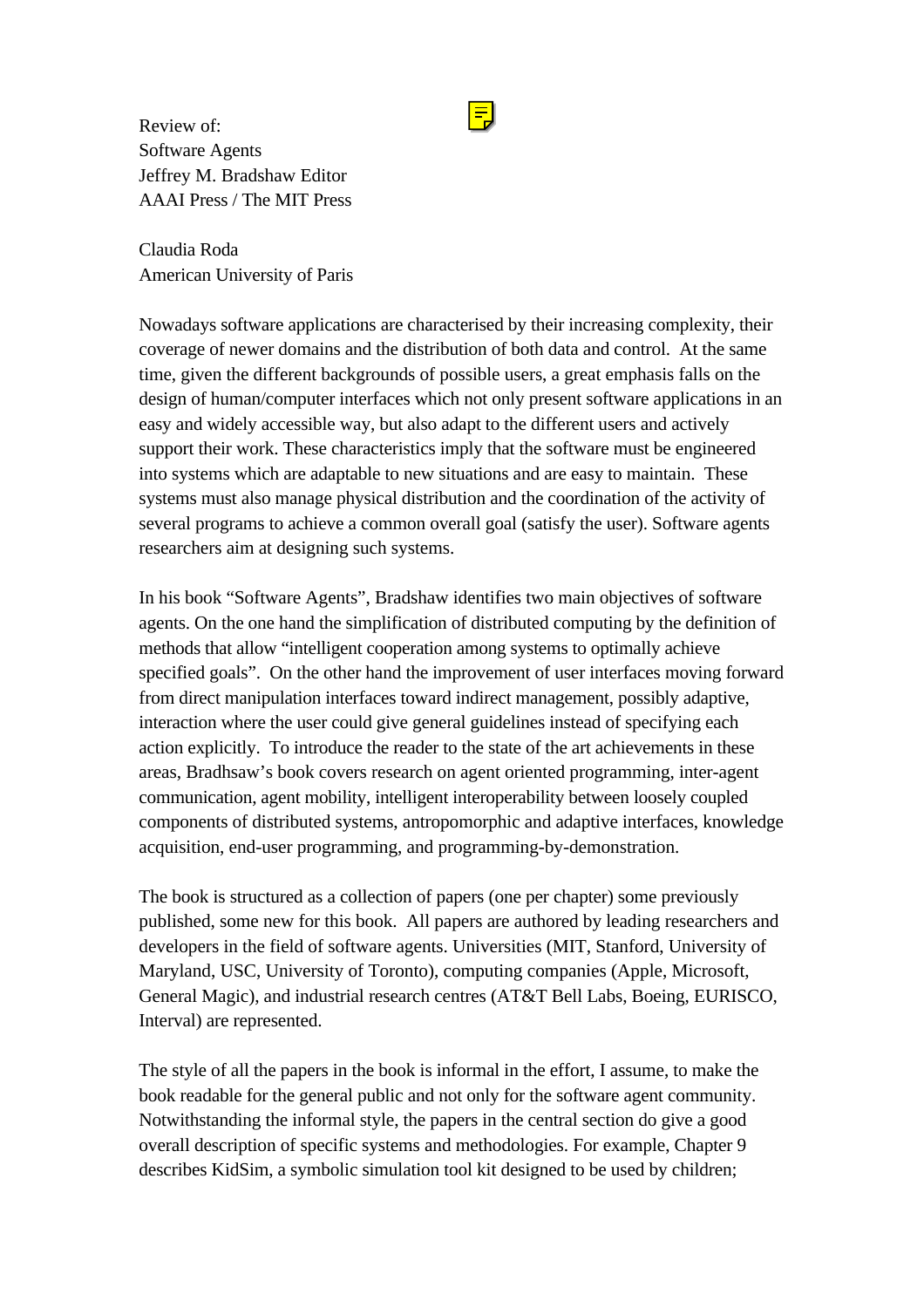Chapter 10 reports on Microsoft's Persona project which implements a "lifelike" computer assistant; Chapter 12 overviews the M system, which focuses on the integration of several reasoning processes (society of agents) and its application at AT&T Bell Laboratories to assist work in a virtual meeting room.

For those who are acquainted with the software agents technology, Bradshaw's work will be an easy to read book which offers the occasion to enlarge their view out of their specific field of research. In particular the discussions on philosophical and sociological concerns in the first section of the book, are a good reminder to all of us of the big picture: who are we designing agents systems for and why are we designing agent systems. In this section the discussion ranges from "should we be working on agents systems at all?" to "are people going to be comfortable working with the agents systems we design?".

I found it refreshing to find out that, whilst much of the effort within the software agents research community goes toward ensuring that it keeps its feet firmly on the ground (let's not call our agents 'intelligent'! let's not set too high goals: start from something simple! let's find a verifiable semantic for our messages!, etc.) Shneiderman's paper, the one in the book that argues against software agents, tells us that we should have "much greater ambition than to make a computer behave like an intelligent butler"! ... and we would have been happy to settle for a butler, not even an intelligent one! But to make matters worse, in Chapter 3, Negroponte one of the leading advocates of agent systems, tells us exactly the same thing as Shneiderman: that dreaming of computer interfaces that will be more like people is "shooting too low"! After years concentrating on software agents it may even take a bit of lateral thinking to see what the "greater ambition", or "higher shooting" should be. However computers can do different things than human can do and those things are exactly the ones that we should remember to exploit (no matter which metaphor we choose to use).

Shneiderman also touches a soft spot when he points out that predictability is a necessary quality of software systems. In fact, human control and predictability are a recurrent subject in the book. In Chapter 2 Norman goes as far as asserting that the main difficulties for agent systems "are social, not technical". People will use software agents systems only if they feel in control, i.e. they understand the system and are reassured that the system is "working according to plan". Users want to be able to predict the behaviour of their software and, as Negroponte and Maes (Chapter 8) point out, they also want to be able to decide if and when a task should be delegated. Obviously, what one person may perceive as understandable and working according to a possibly efficient or smart plan, may be different from another person's perception. As a consequence software agents must be able to adapt to their users. Several authors in the book (e.g. Negroponte, Laurel, Maes) concentrate on the dual knowledge (competence) that agents systems should have: knowledge about a specific domain, e.g. searching on the web, maintaining a file system, etc. and knowledge about its user, e.g.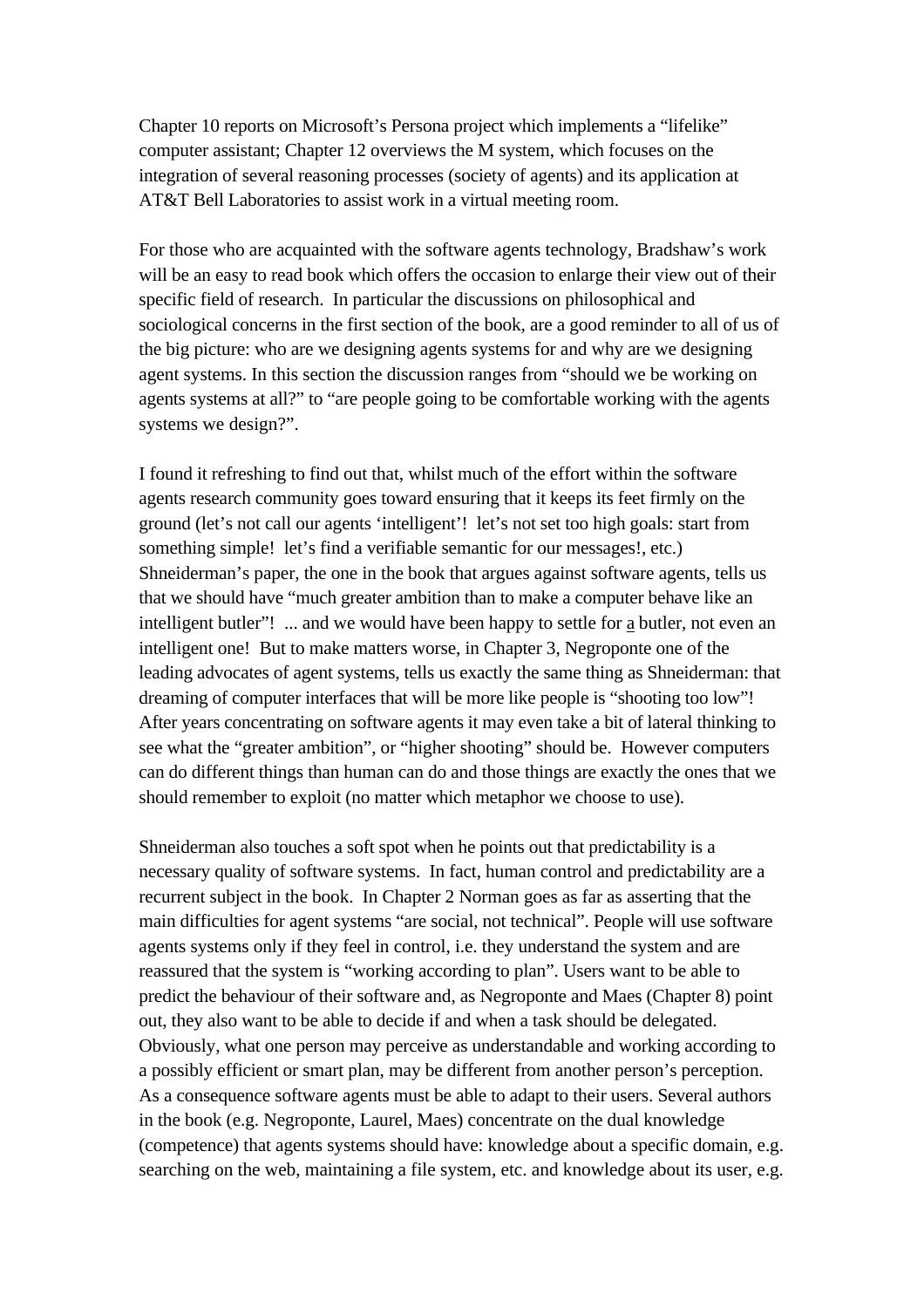his/her taste, his/her interest, etc.

The unaware reader may wonder what various systems described in the book such as the Oval system (Chapter 7) and the Persona project (Chapter 10) have in common. Oval is a system which allows end-users to program agents for information management applications. The Persona project aims at the design of life-like computer assistant. What do these systems have in common that makes them both agent systems? The answer is that the book describes both works where the agent metaphor is the main issue: the system presents a life-like character, and works where the system is actually structured like an agent, e.g. is semi-autonomous, is designed as having certain mental properties, etc. These two aspects of agent systems are very clearly discussed by Erickson in Chapter 5.

On the side of the applications represented, I found the book biased toward interface agents and generally toward the issues related to the interaction between the human user and the agent systems. Both end-user programming and machine learning techniques for adaptive systems are quite well represented in the book. Much less space has been given to industrial applications designed for specialised users (e.g. the pilot associate program (Smith and Broadwell 1988), particle accelerator control system (Jennings 1994), telecommunication systems (Huhns et al. 1994, Sugawara and Murakami 1992, Weihmayer and Veltguijsen 1994) ) where the focus is on timeliness, agents coordination, partial knowledge of the environment, etc.

Several issues of agents micro-theory are discussed in the various chapters. Aspects of agents macro-theory are also tackled, especially in the last section of the book where a collection of excellent papers gives an overview of the current debate and achievements in multi-agent systems research and development.

Shoham (Chapter 13) sets the scene with an overview of agent-oriented programming. Whilst the question "why agents and not objects?" is still one of the most frequently asked to members of the software agents community, I believe that Shoham's paper (but see also Erickson's paper and Chapter 17 authored by Bradshaw, Dutfield, Benoit and Woolley) can be a very quick and clear answer.

Topics related to agents communication are quite well covered. Two papers (Chapter 14 and 15) relate on the results obtained by the DARPA Knowledge Sharing Effort project and its applications. Finin, Labrou and Mayfield (Chapter 14) report on the de-facto standard agent communication language KQML. Genesereth (Chapter 15) reports on his Agent Communication Language (ACL) designed to allow interoperability amongst heterogeneous systems through the construction of federation architecture based on facilitators. Cohen and Levesque (Chapter 18) analyse KQML and point out how its lack of a formal semantic specification engenders several problems for its use as an agents communication language. They briefly introduce their very influential theory of